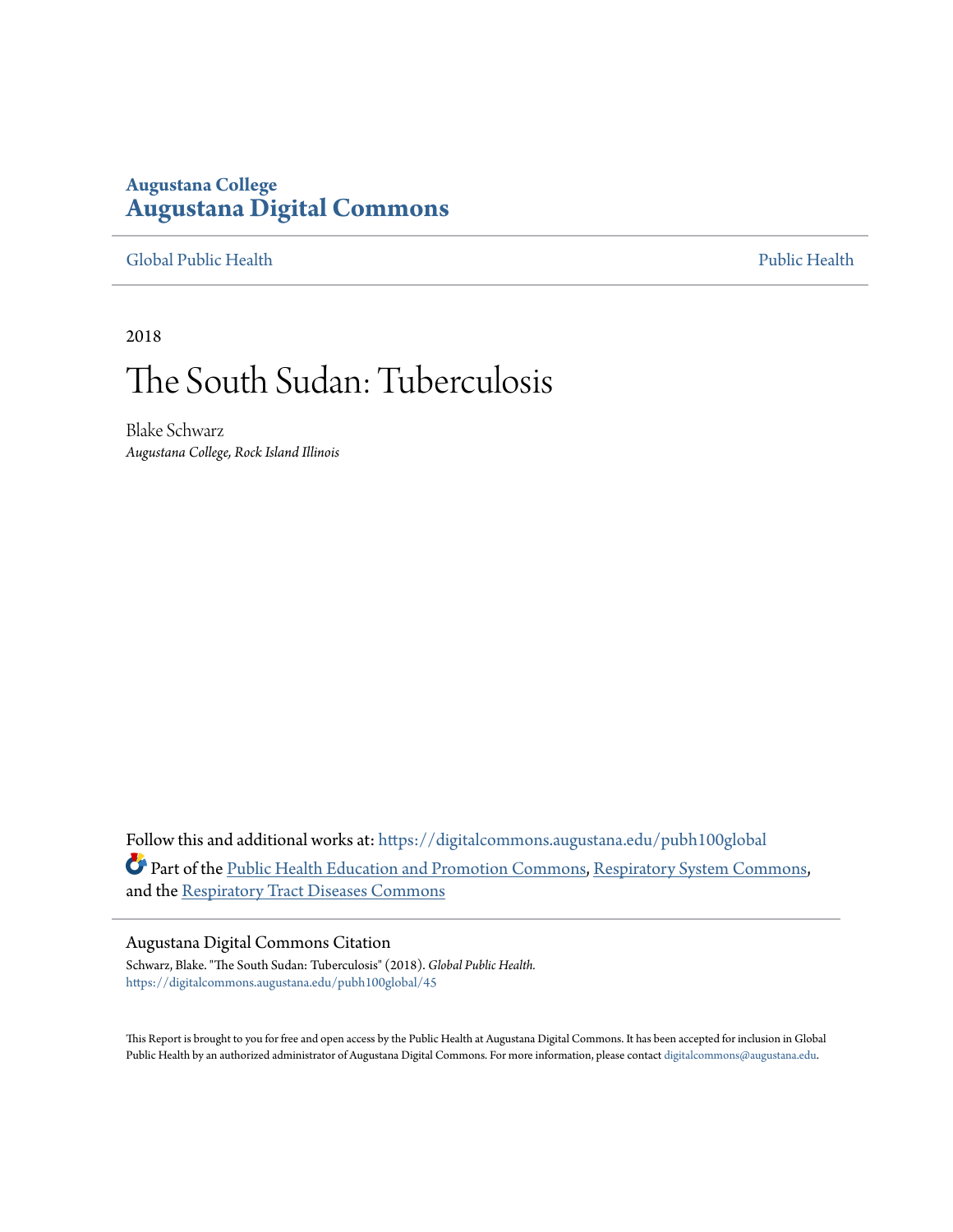# **Tuberculosis in the South Sudan**

**Location:** The South Sudan is located in Eastern Africa, and is a landlocked country surrounded by Sudan, Ethiopia, and Uganda. The main water source is the White Nile River, which runs through the center of the country. ( "South Sudan", 2017)



**Political Structure:** The South Sudan holds a Republic based government that was established after they became an independent country in 2011 (CIA World Factbook).

**Population:** The South Sudanese population is approximately 13,026,129, with an ethnically marginal background of Dinka. The main language spoken is English, and they also speak Arabic (CIA World Factbook).

**Religion:** The South Sudanese are generally Christian, with a small percentage of Muslim followers, and some who also follow traditional African religions (Leo, 2014).



https://www.crs.org/media-center/current-issues/south-sudan-crisis

**Major Challenges:** The South Sudan has faced an extreme problem outside of their health. Recently declared an independent nation from Sudan after 20 years of civil war, which is estimated to have killed 2 million citizens (Salman, 2013).

 The flag holds great reverence to the South Sudanese, representing their struggle through war to independence. Red represents the blood of those who died for their independence, green represents their land, white symbolize the peace they obtained after so many years of fighting, blue shows the live of the country and the water that runs through it, and the star is the Star of Bethlehem, which represents hope to the people (Junubian, 2014).



**https://junubian.wordpress.com/2015/02/16/8-facts-about-the-flag-of-south-sudan/**